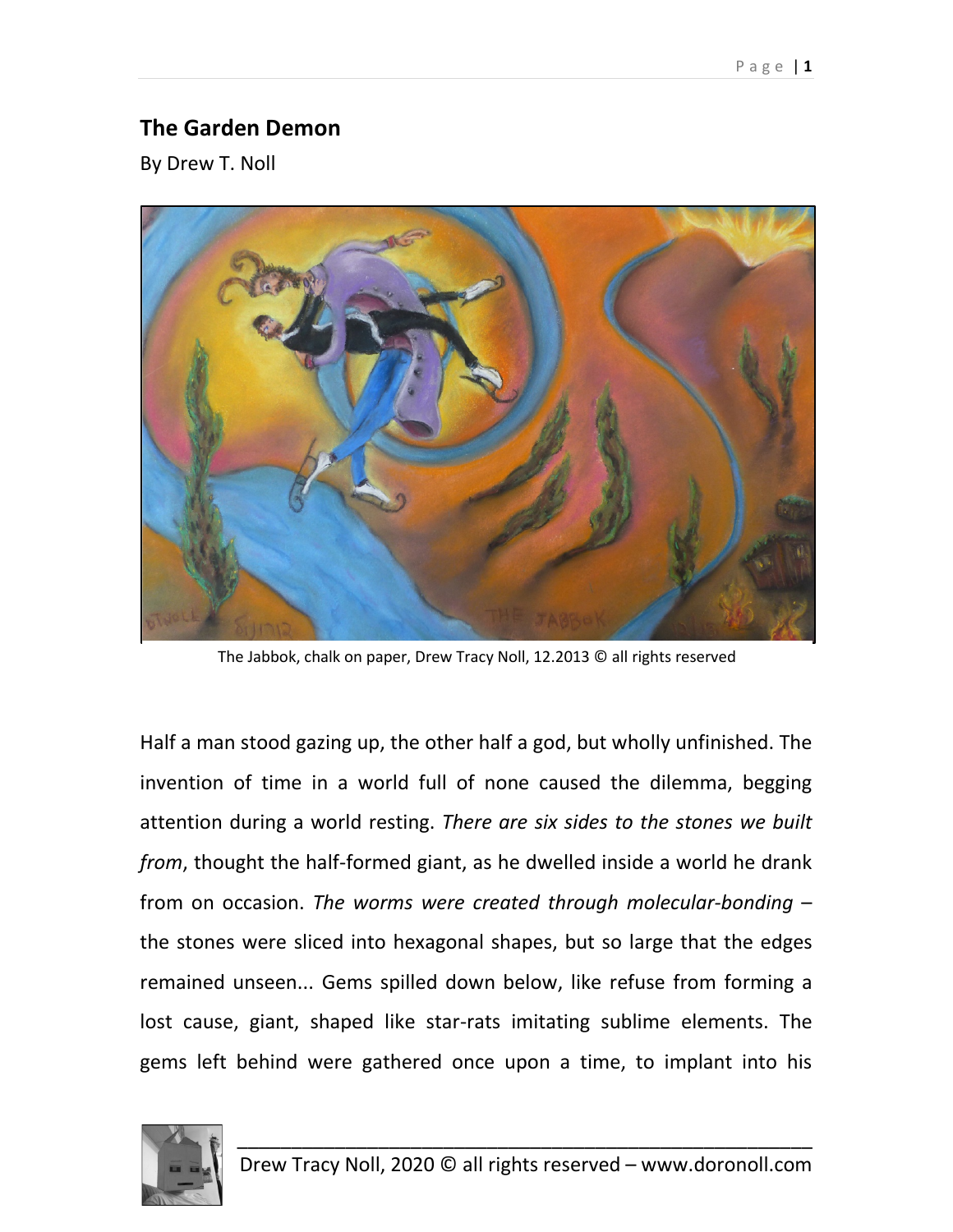clone-donors breast, the giant knew, but they'd since fallen from rotten, down to below.

Down the hole we all flew, blue shoots verging with sheen—lightning flying all about, shocking with each grasp, with our home which shot us all out. Together we sprawled, together we lay, but separate we live each of our days! Time has erupted into grace expanding, and time has cursed us to dwell in and out, cured of the unknown. They don't even know it, the scourge they all live in, with only a book to tell them in some kind of foreign language: *What to do? Where to find it?* That's what I can't keep from running around my head. '*Incomplete*' they keep telling me, calling me out, but only they know 'not' of the depths I have won; it is only 'they' that have kept me from my home.

I search in my spare-time, each tiny place, I search but discover none. The realm is all wrong, we all know it's true, but still we cling and dive towards comfort—plummeting towards each separate black hole of oneness! It's confusing for the king in us, much less the rest, vaporous formations incomplete at our best. Or, are we just plural in male and female? Are we separate on purpose, from our choice or its? The Universe is broken, we already know, but what does that have to do with me!? Flying, seeking the blue, it always sails home, I always do; riding high to fight down my fear, riding strong to quell my tears … streaming up in the blue left behind waiting.

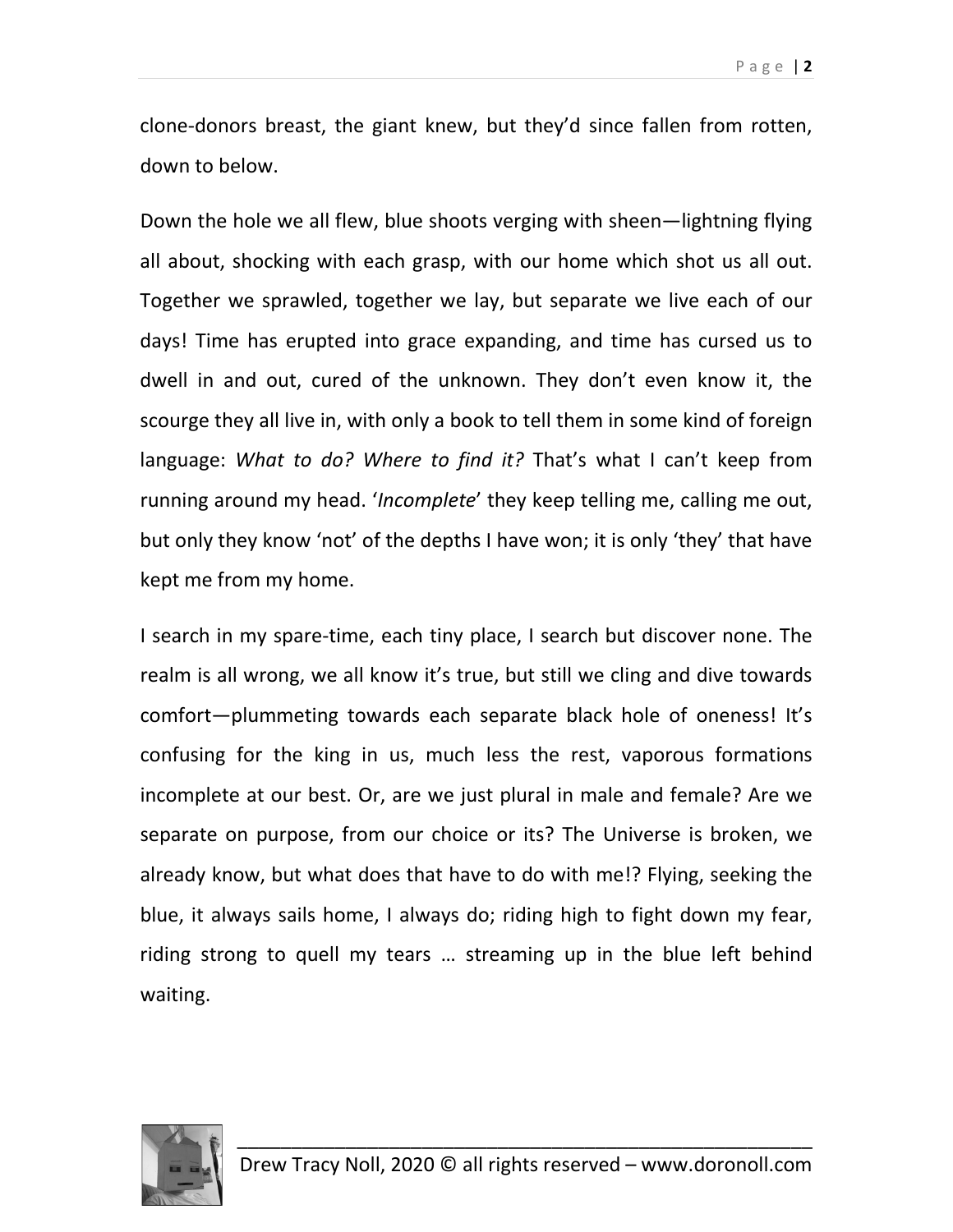Secrecy, privacy, that's what matters as I ascend and descend to places unknowledgeable of my miseries. Learning it all is all I can muster, learning the things that build the world and then obtusely tear it down. No matter, breaking down biochemistry, particulates-immaculate and even physics, I can destine myself to a greater beyond. I can aspire to downgrade into what came before. With my life as an entity in a world now gone, I can dream of a place in a stasis already shown. An unfinished creation is different than others, and a partial inception is finished but undone. It's all done. The world as we know it. But, I'm not all there. I was created undone, but in the end I will finish it whole and be one beyond.

Inside my mountain is small, where I toil daily to fill up a hole dug for water to dwell. I cover it and seal it so no trespass shall become, and I search far and near flying to learn. Upon my return I check always my seal, then drink of my stores and sleep in the end to quell madness. For mankind seeks to bind me with the ineffable name, mankind seeks to thwart me from my darkness to gain.

Tossed out on their ears, just like mine, building and whining while creation was stirred they sprawled. Aprons they sewed, I saw falling from above, and factories they spawned without even knowing! They were lost before I was built, but we all suffered the same, thrown out from our home, so strange. I had only just left them, after seeing their folly, and while searching heaven for my completion-undone I sought the sky above, but fell down into the blue instead. It was not to be, conclusion and me,

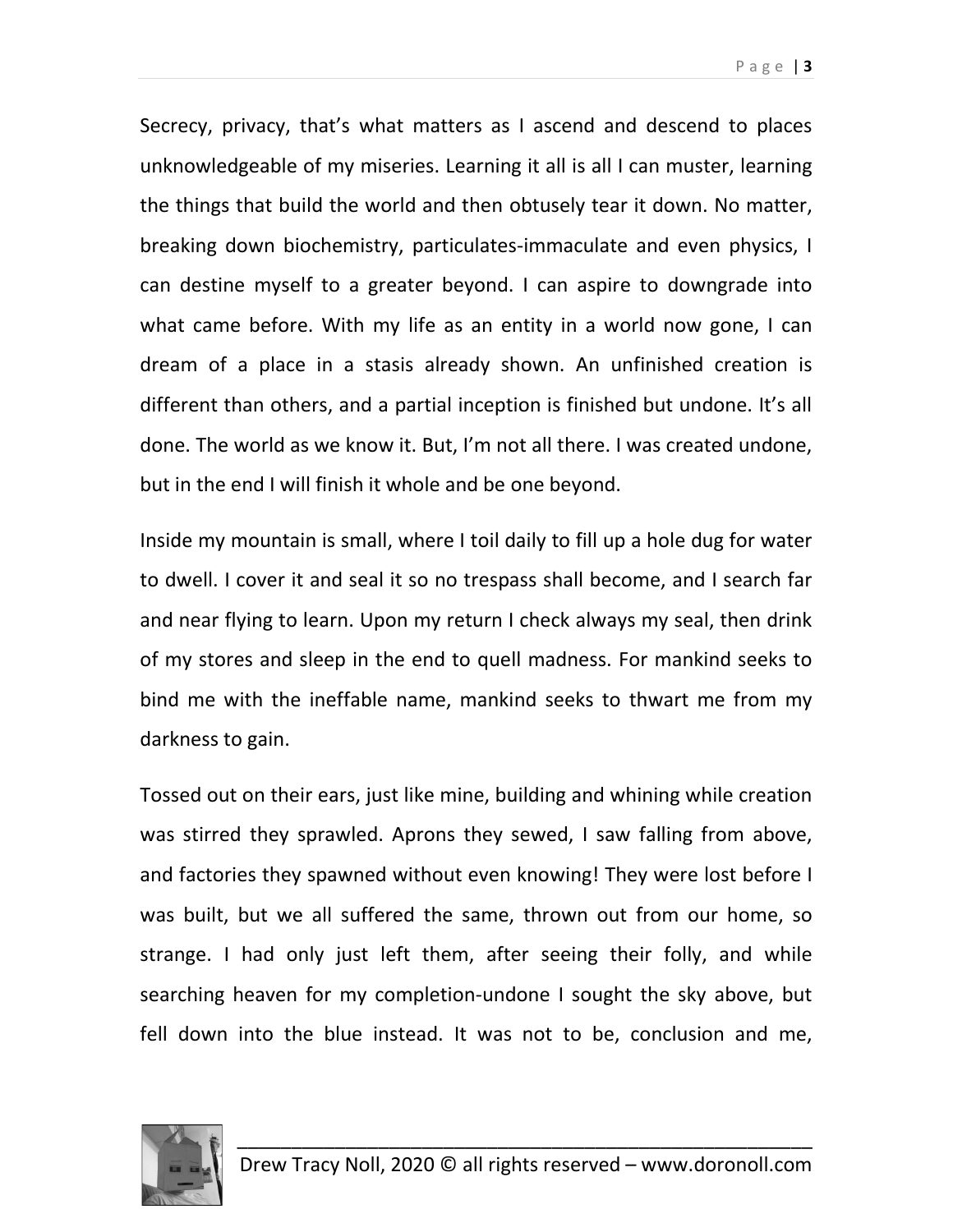sprawling together right down through them, a tube I was sucked through right into knowing.

They had tricked me into drinking my water's-not-mine; I was fooled into drunkenness with wine before sleeping, only to wake… My own realm… Seeking knowledge was always my plan, light up the darkness with my lamp to shine! Now, crammed inside, I dwell until called upon, a prison of mine, my own chosen dwelling to build the rest of me askew, painfully … and unwilling.

Carried away in a sack unkempt, having been bound; breaking each side of the road into a world cast-down, the caravan carrying me stopped a moment to dwell, where an old woman burst from her grave begging peace, not devastation. And, this damn convoy reacted by releasing me from my tomb, on the way to our doom, and I was inclined to help by breaking another of my bones—for, the old lady's tongue was soft, and it sung.

A wish was then made, for 3 more to follow; and, which I was forced to obey because of the lamp and my key. So, I looked into heaven and found a blind man, and that he had erred. It was a test I could be sure, since the stumbling block was placed by our maker up there. The test I 'did' pass, as I righted the man's path, but just then a drunken man stumbled on the block left behind. The more that I tried the less whole I became … and all that I wanted was to have a place to call mine.

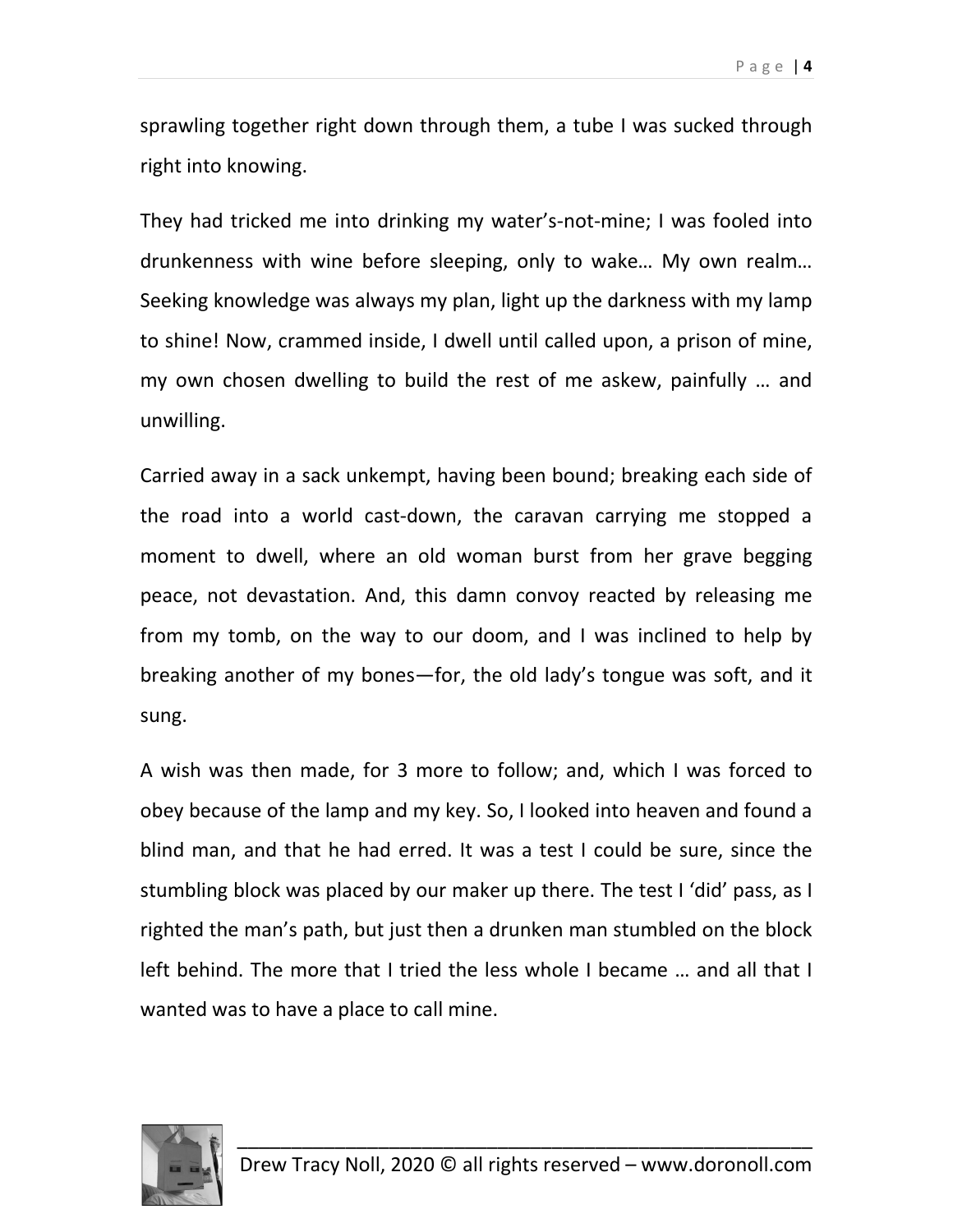Ear still on heaven, a man shouted out to make shoes that would last till year seven; and, I laughed up to heaven. Like me down below, with one

foot anchored and the other aglow, the man wanted shoes that could last only days. Like me he had learned the hard way that a fantasy unfulfilled is by the maker's design, not mine, and the wish soon to be granted from out of the blue could never come true.

Then, on the roadside where the convoy had stopped, a witch appeared and asked us for bread; again, I laughed. For, buried beneath the small hill upon which the witch sat, lay piles of riches far beyond sublime, and all the witch could wish for was the bread of which the witch had never had. Laughing still, until the breath all but left, my ribs rattled together as each one snapped. The old woman's song, singing upon the winds stopped in time, was the last thing I heard as my lips formed my own wish, which I then granted … escaping back into my lamp, freshly-shined.

The king lived in that time also, and when they reached the destination we crawled to, I was forbidden to see him. Three days I waited and said after day one: "Why am I still alone?" and the answer that came was that the king intoxicated himself insane. To which I stacked upon one, and another, blocks to emulate building, in order for words to be spoken once again. But, the words spoken only served them, and they began to drink again. Day two was much the same, as eating became bulimic and the reduction of life-building occurred to none. To them I was drunken, to me I was unfinished, to them I constricted, to me I was none. And to them I had none from then on.

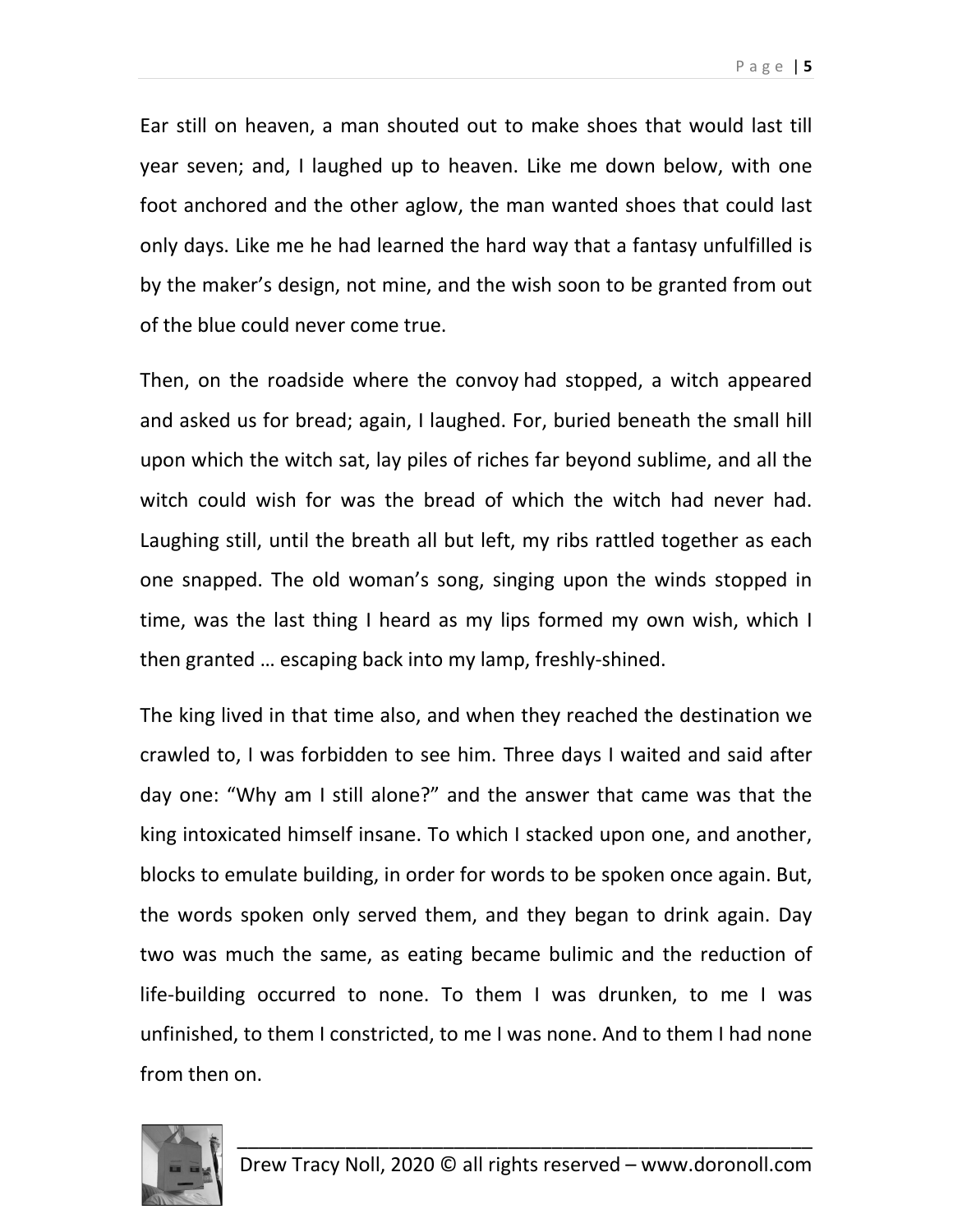It took all of three days to come before the so-called king, but when seen the king had only a rod in his hand. He took it from the floor as I threw it down. The gantlet appeared high overhead and I said, "You are not here for long, you and the world of men—you will be buried and yet still chose to trap me in this prison of shine? Did you not understand that I was built unfinished, that I was just less than a week? Do you not know from whence I have come?"

"I need nothing from you," said the king of the land. "I only wish one thing, not three, to build a building unto our Creator and to do so without any sword."

"Naxian!" I replied, "A sword ineffable and sane." The so-called king kept whining about the sea, an undersea realm keeping the worms from being, stuck beneath waves of eels electrifying the waves of water, frothing and green. The king kept whining and then groveling about, as if wanting something without saying: '*I only want one thing, a building to pray from and to collect more prey from the hills beyond*.'

But, what was said instead was, "The Hoopoe had the Naxian Sword, since she was deserving of time! It was given her by the waves down below as if royalty granted it to and fro. Will He anneal it? No, we do not know. What we know we do, and the sword was sworn to the mountains beyond, a desolate settlement of nothing ever known!"

It lay left on the edge of a world without time, lost to the ages like woodworkers in stone. Therefore, we understood that it was time we all

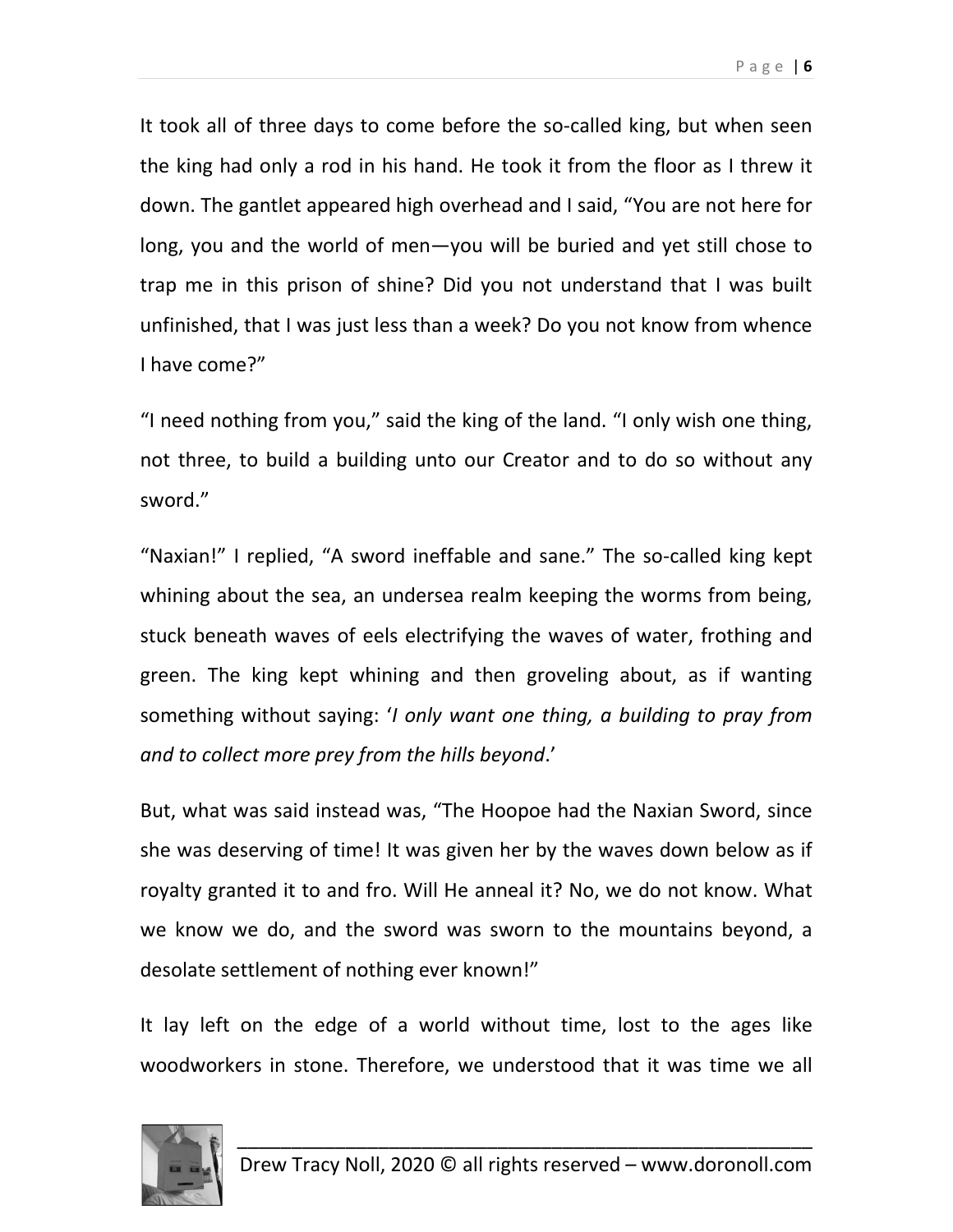Page | **7**

needed to cleave the rocks below; seeds sprouted down and then up to above, drinking in light, and then carving to know. From space up above can be seen a shine down below, something only the Hoopoe with fledglings can comprehend as a nest just to rest, without time. But, it was discovered and covered with glass, like a test, to which she was mostly inclined; for, she flew off to retrieve the sword which she had been entrusted, hoping to access her eggs down below. The sword would cleave the glass as it had stone without blows. But, it was a trap and the stretching of time warned her not to follow; too late, the break in one space delivered time and the false annulment of her oath. The Naxian was taken and the Hoopoe died for it, instead.

I was kept under arrest by the king during the entire duration of time that occurred, restrained until the building to pray in was done. We sat one day, the king and I, and it was said to me then that I was both angel and demon, an angel of light with a horn sounding above, and a demon of darkness sporting a horn to gore prey with below. "You are as we are, as me and all that is mine, so how can you have any advantage over the world as we know it?" said the king.

"How can I show you any advantage while locked into your world with you?" I replied. So, the king removed his signet ring and lent it to me to grab; but, I swallowed it instead. With one wing clasping heaven and the other positioned down below, I hurled the so-called king far to a distance, the sum of a total paid for graves in the future, a date as yet undone and fully known.

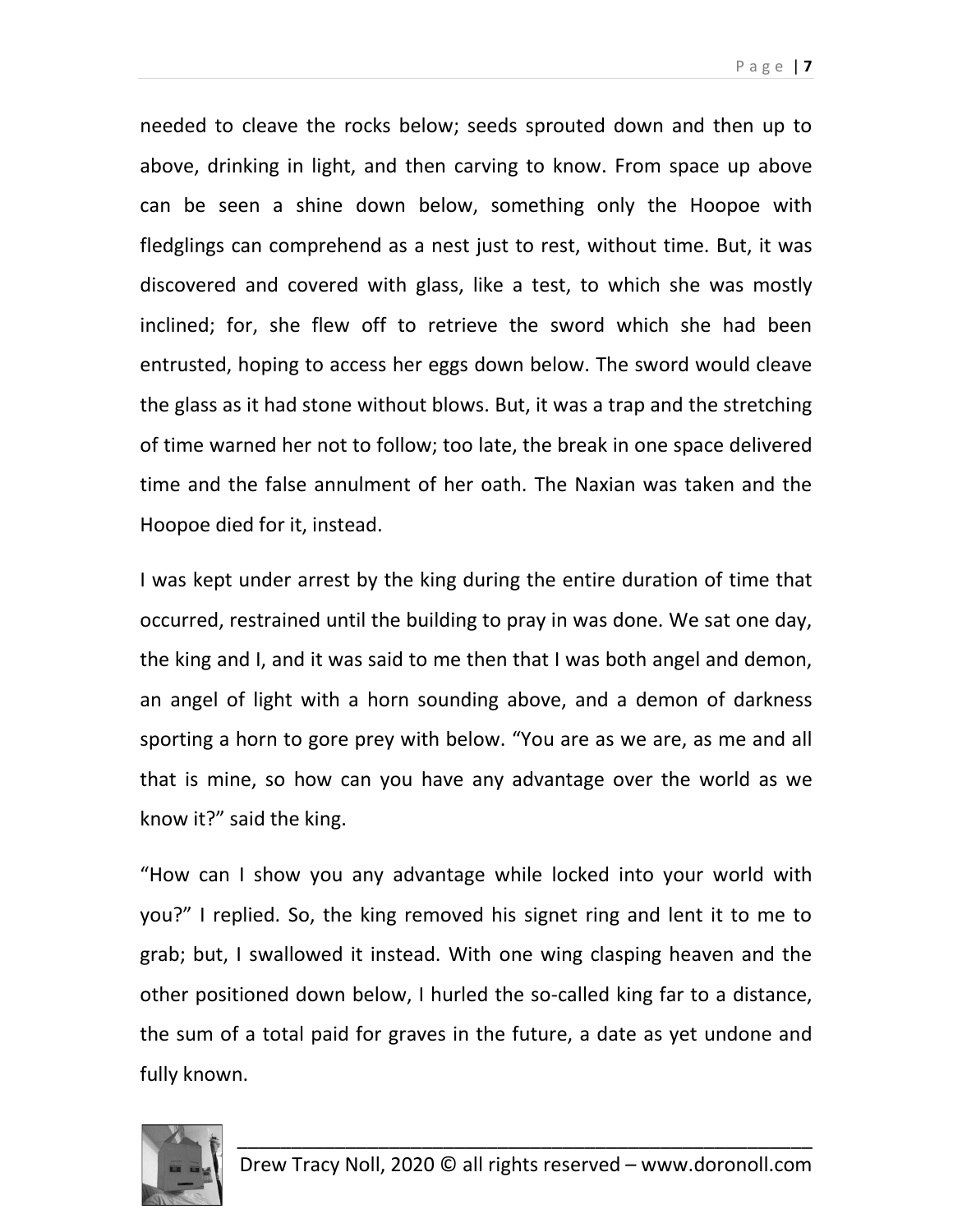The king was now gone, a beggar in a foreign land, preaching to the masses one at a time that he was once a king in a far off land. In one hand he held a staff with the power to turn, in the other a dish for anything edible etched in stone. And I morphed into his soul, all the while whistling, and in time stretched out becoming him to all that cared.

But, they began to question… "What is it that we have here?" is what they all said, and the word spread. So, they must have known, somehow, that my feet were unfinished in the world of men. They began to question my proclivities and gestures, they began to question me. Even the king's mother was perplexed as I bed her; farewell to the king as my feet exposed undoing in the realm, and then my feet undone … just … reluctantly brought back the king.

The kingdoms united, for a last time, to bring back the king deposed with a tether to One. The king returned to fanfare and mayhem, one message to all and to all undone. Around the king's ankle shackled a name ineffable and around his neck shone the same. Brought back was the king and my name became known – Ashmodai (the fire from Him stops)… oy, crap! It's all now known…!

*'The blue above, the swirls down below, nothing now matters except finding the One…'*

This is the place where fear entered the land. "Unfinished," we all understand, but we never knew we were also one of them, undone. Like a mirror held up to see the next land, with its incompletion reigning over